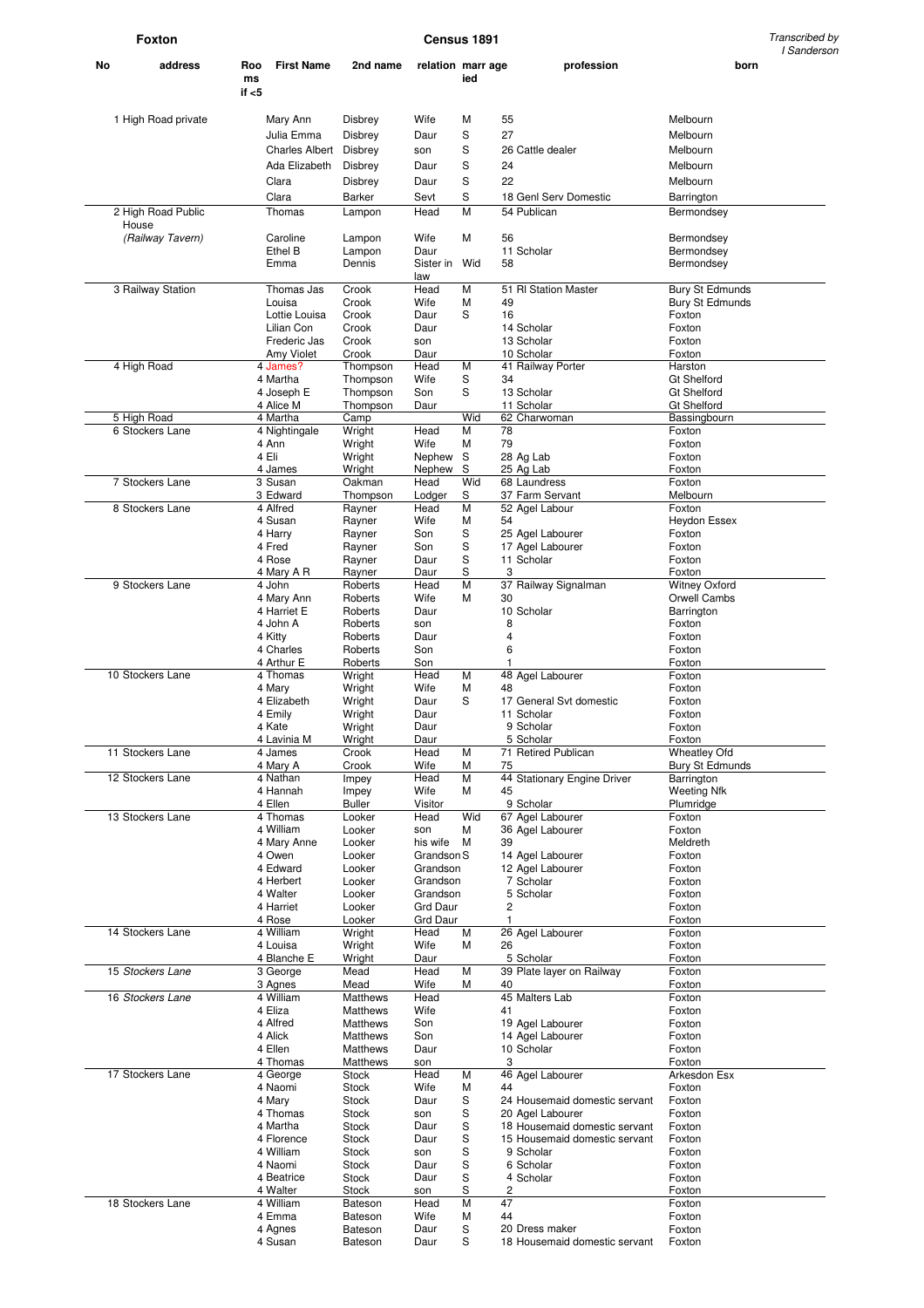# **Foxton** Census 1891

Transcribed by<br>I Sanderson

|                          |                         |                    |             |     |                 |                               | , Januars                    |
|--------------------------|-------------------------|--------------------|-------------|-----|-----------------|-------------------------------|------------------------------|
|                          | 4 John                  | <b>Bateson</b>     | son         | S   |                 | 15 Agel Labourer              | Foxton                       |
|                          | 4 William               | Bateson            | Son         | S   |                 | 12 Agel Labourer              | Foxton                       |
|                          | 4 Alfred                | <b>Bateson</b>     | son         | S   |                 | 8 Scholar                     | Foxton                       |
|                          | 4 Henrietta             | Stock              | Visitor     | S   |                 | 14 Housemaid domestic servant | Foxton                       |
|                          |                         |                    |             |     |                 |                               |                              |
| 19 High St Public house  | Charles                 | Smith              | Head        | M   |                 | 41 Publican                   | <b>Ashwell Herts</b>         |
| (White Horse)            | Clara                   | Smith              | Wife        | М   | 27              |                               | Melbourn                     |
|                          | Mabel                   | Stanford           | Daur        |     |                 | 8 Scholar                     | Melbourn                     |
|                          | Charles                 | Smith              | Son         |     |                 | 4 Scholar                     | Meldreth                     |
|                          |                         |                    |             |     |                 |                               |                              |
|                          | William                 | Smith              | Son         |     | 2               |                               | Meldreth                     |
|                          | Henry                   | Smith              | Son         |     | 7 <sub>mo</sub> |                               | Foxton                       |
|                          | Emily                   | Stanford           | Visitor     | S   | 23              |                               | Melbourn                     |
| 20 High St               | James                   | Gifford            | Head        | M   |                 | 73 Farmer                     | Scotland                     |
|                          |                         |                    |             |     |                 |                               |                              |
|                          | Margaret B              | Gifford            | Wife        | М   | 56              |                               | Scotland                     |
|                          | Elizabeth               | Gifford            | Daur        | S   | 30              |                               | Scotland                     |
|                          | Isabella                | Gifford            | Daur        | S   | 28              |                               | Scotland                     |
|                          | James                   | Gifford            | son         | S   | 25              |                               | Scotland                     |
|                          | Mary                    | Pearson            | Servant     | S   |                 | 24 General Svt domestic       | Ely                          |
|                          |                         |                    |             |     |                 |                               |                              |
|                          | Abigail                 | Wright             | Servant     | S   |                 | 16 General Svt domestic       | Foxton                       |
| 21 High St               | 4 David                 | Impey              | Head        | M   |                 | 45 Railway Platelayer         | Barrington                   |
|                          | 4 Eliza                 | Impey              | Wife        | М   | 41              |                               | Foxton                       |
|                          | 4 Laura                 | Impey              | Daur        | S   |                 | 13 Scholar                    | Foxton                       |
|                          |                         |                    |             |     |                 |                               |                              |
|                          | 4 Walter                | Impey              | Son         |     |                 | 11 Scholar                    | Foxton                       |
|                          | 4 Claudius              | Impey              | Son         |     |                 | 9 Scholar                     | Foxton                       |
|                          | 4 Frank                 | Impey              | Son         |     |                 | 5 Scholar                     | Foxton                       |
|                          | 4 Alfred                | Impey              | Son         |     |                 | 2 Scholar                     | Foxton                       |
|                          |                         |                    |             |     |                 |                               |                              |
| 22 High St Grocers Shop  | William                 | Hedger             | Head        | M   |                 | 48 Gardener                   | <b>Petworth Sussex</b>       |
|                          | Mary                    | Hedger             | Wife        | M   |                 | 46 Grocer                     | Sanerton? [Taunton] Somerset |
|                          | Henry J                 | Hedger             | Son         | S   |                 | 13 Ag Lab                     | Foxton                       |
|                          | Annie E                 | Hedger             | Daur        | S   |                 | 9 Scholar                     | Foxton                       |
|                          |                         |                    |             |     |                 |                               |                              |
|                          | Frank E                 | Hedger             | Son         |     | 4               |                               | Foxton                       |
| 23 High St               | 4 John                  | Newman             | Head        | M   |                 | 49 Farm Baliff                | Foxton                       |
|                          | 4 Susana                | Newman             | Wife        | М   | 48              |                               | Over                         |
|                          | 4 Rose M                |                    |             |     |                 |                               |                              |
|                          |                         | Newman             | Daur        | S   |                 | 18 Dress maker                | Foxton                       |
|                          | 4 Caroline M            | Newman             | Daur        |     |                 | 9 Scholar                     | Foxton                       |
|                          | 4 Azubah                | Lawrence           | Visitor     | М   | 25              |                               | Foxton                       |
| 24 High St               | 3 Josiah                | <b>Barnes</b>      | Head        | M   |                 | 57 Ag Lab                     | Foxton                       |
|                          | 3 Sarah                 |                    | Wife        |     |                 |                               |                              |
|                          |                         | <b>Barnes</b>      |             | М   | 50              |                               | Foxton                       |
|                          | 3 Frederic              | <b>Barnes</b>      | Som         | S   |                 | 17 Ag Lab                     | Foxton                       |
|                          | 3 Herbert               | <b>Barnes</b>      | Som         | S   |                 | 15 Ag Lab                     | Foxton                       |
|                          | 3 Harry                 | <b>Barnes</b>      | Som         | S   |                 | 13 Ag Lab                     | Foxton                       |
|                          |                         |                    |             |     |                 |                               |                              |
|                          | 3 Thomas                | <b>Barnes</b>      | Som         | S   |                 | 10 Scholar                    | Foxton                       |
|                          | 3 Martha                | <b>Barnes</b>      | Daur        |     |                 | 10 Scholar                    | Foxton                       |
|                          | 3 Josiah [Thomas Barnes |                    | Son         |     |                 | 7 Scholar                     | Foxton                       |
| 25 Mortimers Lane        | William                 | Matthews           | Head        | М   |                 | 62 Cottager Ag                | Foxton                       |
|                          |                         |                    |             |     |                 |                               |                              |
|                          | Hannah                  | Matthews           | Wife        | М   | 60              |                               | Foxton                       |
| 26 Mortimers Lane        | 4 Elizabeth             | Impey              | Head        | Wid | 70              |                               | Foxton                       |
|                          |                         |                    |             |     |                 |                               |                              |
|                          | Thomas F                |                    | Grandson S  |     |                 |                               | Harston                      |
|                          |                         | Impey              |             |     |                 | 28 Ag Lab                     |                              |
| 27 Mortimers Lane        | 3 James                 | Mead               | Head        | M   |                 | 69 Ag Lab                     | Foxton                       |
|                          | 3 Mary Ann              | Mead               | Wife        | М   | 67              |                               | Arkesdon Esx                 |
| 28 Mortimer's Farm       | Benjamin F              | Coxall             | Head        | M   |                 | 40 Farmer                     | Wicken                       |
|                          | <b>Bridgett</b>         | Coxall             | Wife        | М   | 44              |                               | Waterbeach                   |
|                          | Myrtle K                |                    | Daur        |     |                 |                               | Foxton                       |
|                          |                         | Coxall             |             |     | 3               |                               |                              |
|                          | Sarah                   | Froment            | Sister      | S   | 52              |                               | Waterbeach                   |
|                          | Martha J                | Warren             | Servant     | S   |                 | 15 General Syt domestic       | Foulmire                     |
| 29 High St               | William A               | Whybrow            | Head        | М   |                 | 33 Railway signalman          | Hauxton                      |
|                          | Maudill                 | Whybrow            | Wife        | М   | 23              |                               | Childerley                   |
|                          |                         |                    |             |     |                 |                               |                              |
|                          | Evelyn Al               | Whybrow            | Son         |     | $\mathbf{1}$    |                               | Foxton                       |
|                          | 3 John                  | Fletcher           | Head        | Wid |                 | 76 living on own means        | Lynn Norfk                   |
|                          | 4 John                  | Smith              | Head        | М   |                 | 39 Maltster                   | Foulmire                     |
| 31 High St               |                         |                    | Wife        | М   | 39              |                               |                              |
|                          | 4 Mary A                | Smith              |             |     |                 |                               | Foxton                       |
|                          | 4 Alice M               | Smith              | Daur        |     |                 | 8 Scholar                     | Foxton                       |
|                          | 4 John W                | Smith              | Son         |     |                 | 6 Scholar                     | Foxton                       |
|                          | 4 Thomas J              | Smith              | Son         |     | 4               |                               | Foxton                       |
|                          |                         |                    |             |     |                 |                               |                              |
|                          | 3 Joseph                | Mead               | Head        | M   |                 | 65 Shepherd                   | Foxton                       |
| 30 High St<br>32 High St | 3 Margaret              | Mead               | Wife        | М   | 61              |                               | Foxton                       |
|                          | 3 Charles J             | Mead               | Son         | S   |                 | 18 Railway Platelayer         | Foxton                       |
| 33 High St               | 3 Henry                 | Moore              | Head        | M   |                 | 63 Coal Dealer                | Bourne                       |
|                          | 3 Ruth                  |                    | Wife        | М   | 50              |                               | Meldreth                     |
|                          |                         | Moore              |             |     |                 |                               |                              |
|                          | 4 Cornelius J           | <b>Barnes</b>      | Head        | M   |                 | 37 Market Gardener            | Foxton                       |
|                          | 4 Ellen                 | <b>Barnes</b>      | Wife        | М   | 33              |                               | Fulbourne                    |
|                          | 4 Alfred                | <b>Barnes</b>      | Son         |     |                 | 11 Scholar                    | Foxton                       |
|                          |                         |                    |             |     |                 |                               |                              |
|                          | 4 Matilda               | <b>Barnes</b>      | Daur        |     |                 | 9 Scholar                     | Foxton                       |
| 34 High St               | 4 Sidney                | <b>Barnes</b>      | Son         |     |                 | 6 Scholar                     | Foxton                       |
|                          | 4 Bertram               | <b>Barnes</b>      | Son         |     |                 | 4 Scholar                     | Foxton                       |
|                          | 4 Amelia                | <b>Barnes</b>      | Daur        |     | 1               |                               | Foxton                       |
|                          |                         |                    |             |     |                 |                               |                              |
|                          | 4 Ellen                 | Mason              | neice       |     | 20              |                               | Foxton                       |
|                          | 4 William J             | Mead               | Head        | M   |                 | 35 Maltsters Labourer         | Foxton                       |
|                          | 4 Susan C               | Mead               | Wife        | М   | 38              |                               | Foxton                       |
|                          |                         |                    |             |     |                 |                               |                              |
|                          | 4 Alonzo W              | Mead               | Son         |     |                 | 10 Scholar                    | Foxton                       |
|                          | 4 Mark                  | Mead               | Son         |     |                 | 7 Scholar                     | Foxton                       |
|                          | 4 Luke                  | Mead               | Son         |     |                 | 4 Scholar                     | Foxton                       |
|                          |                         |                    |             |     |                 |                               |                              |
|                          | 4 William               | <b>Barnes</b>      | Head        | M   |                 | 29 Ag Lab                     | Foxton                       |
|                          | 4 Eliza                 | <b>Barnes</b>      | Wife        | М   | 27              |                               | Foxton                       |
|                          | 4 John                  | <b>Barnes</b>      | Son         |     | 7 <sub>mo</sub> |                               | Foxton                       |
|                          | 2 William               | <b>Brand</b>       | Head        | M   |                 | 66 Ag Lab                     | Foxton                       |
|                          |                         |                    |             |     |                 |                               |                              |
|                          | 2 Emma                  | <b>Brand</b>       |             |     | 65              |                               | Foxton                       |
|                          | 2 Martin                | <b>Brand</b>       | Son         | S   |                 | 19 Ag Lab                     | Foxton                       |
| 35 High St<br>36 High St | 2 Lillie                | Lyons              | G.daur      |     | -1              |                               | Cambridge                    |
| 38 High St               | 2 John C                | Worland            | Head        | М   |                 | 38 Ag Lab                     | Foxton                       |
| 37 High St               |                         |                    |             |     |                 |                               |                              |
|                          | 2 Charlotte             | Worland            | Wife        | M   | 31              |                               | Foxton                       |
|                          | 2 Emma<br>2 William     | Worland<br>Worland | Daur<br>Son | S   |                 | 9 Scholar<br>8 Scholar        | Foxton<br>Foxton             |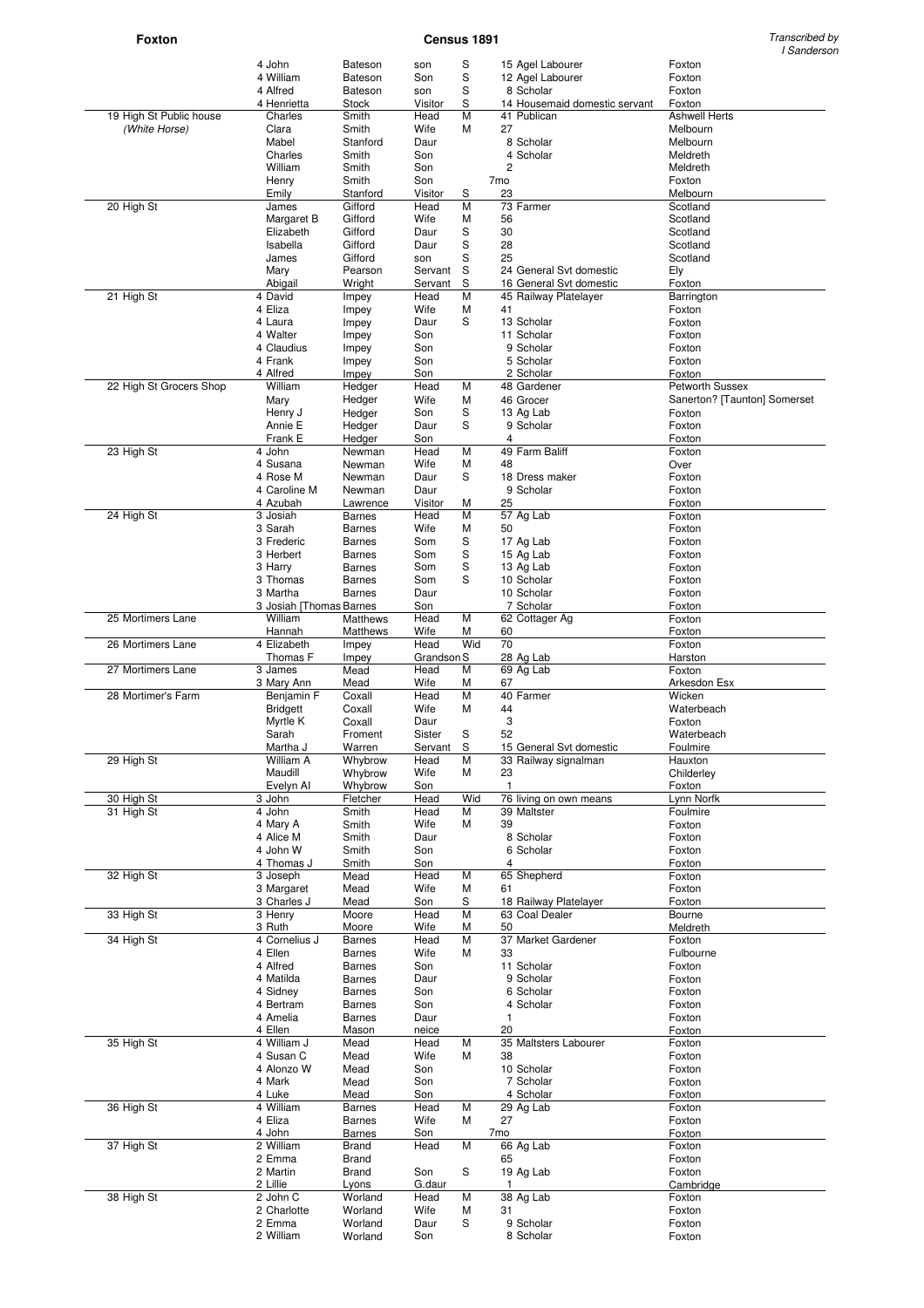**Foxton** Transcribed by **Census 1891** Constant Constant Constant Constant Constant Constant Constant Constant Constant Constant Constant Constant Constant Constant Constant Constant Constant Constant Constant Constant Cons I Sanderson

|                       | 2 Cornelius               | Worland                        | Son                    |                  |                       | 7 Scholar                | Foxton               |
|-----------------------|---------------------------|--------------------------------|------------------------|------------------|-----------------------|--------------------------|----------------------|
|                       | 2 Ellen<br>2 Phoebe       | Worland<br>Worland             | Daur                   |                  | 4<br>2                |                          | Foxton<br>Foxton     |
|                       | 2 Grace                   | Worland                        | Daur<br>Daur           |                  | 3 <sub>mo</sub>       |                          | Foxton               |
| 39 High St            | 2 William                 | Bentley                        | Head                   | Wid              |                       | 69 Ag Lab                | Foxton               |
| 40 High St            | 4 Elizabeth               | Rayner                         | Wife                   | M                | 39                    |                          | Haslingfield         |
|                       | 4 Florence A              | Rayner                         | Daur                   | S                | 17                    |                          | Foxton               |
|                       | 4 Minnie E                | Rayner                         | Daur                   | S                | 13                    |                          | Foxton               |
|                       | 4 Ada E<br>4 Bertha A     | Rayner<br>Rayner               | Daur<br>Daur           |                  | 12                    | 9 Scholar                | Foxton<br>Foxton     |
|                       | 4 Albert W                | Rayner                         | Son                    |                  |                       | 4 Scholar                | Foxton               |
|                       | 4 Elsie A                 | Rayner                         | Daur                   |                  | 1                     |                          | Foxton               |
| 41 High St            | 4 Job                     | Mead                           | Head                   | M                |                       | 30 Shepherd              | Foxton               |
|                       | 4 Caroline M              | Mead                           | Wife                   | М                | 30                    |                          | Duxford              |
|                       | 4 William J               | Mead                           | Son                    |                  | 3                     |                          | Triplow              |
| 42 High St            | 4 James L<br>3 Alfred     | Mead<br>Worland                | Son<br>Head            | M                | $\mathbf{1}$          | 49 Ag Lab                | Foxton<br>Foxton     |
|                       | 3 Hannah                  | Worland                        | Wife                   | M                | 49                    |                          | Foxton               |
|                       | 3 Joseph                  | Worland                        | Son                    | S                |                       | 29 Ag Lab                | Foxton               |
|                       | 3 Martha                  | Worland                        | Daur                   | S                |                       | 27 General Svt domestic  | Foxton               |
|                       | 3 Susan                   | Worland                        | Daur                   | S                |                       | 23 General Svt domestic  | Foxton               |
|                       | 3 John                    | Worland                        | Son                    | S                |                       | 21 Ag Lab                | Foxton               |
|                       | 3 Henry<br>3 Florence     | Worland<br>Worland             | Son<br>Daur            | S<br>$\mathbf S$ | 15                    | 18 Ag Lab                | Foxton<br>Foxton     |
| 43 High St            | 4 John                    | Barker                         | Head                   | M                |                       | 48 Ag Lab                | Foulmire             |
|                       | 4 Mary A                  | Barker                         | Wife                   | M                | 47                    |                          | Haslingfield         |
|                       | 4 Charles G               | Barker                         | Son                    | S                |                       | 20 Ag Lab                | Foxton               |
|                       | 4 Geofrey J               | Barker                         | Son                    | S                |                       | 17 Ag Lab                | Foxton               |
| 44 High St            | Charles                   | Pink                           | Head                   | Wid              |                       | 46 Carpenter             | Foxton               |
|                       | Annie E<br>Kate           | Pink<br>Pink                   | Daur<br>Daur           | S<br>S           |                       | 15 Scholar<br>11 Scholar | Foxton<br>Foxton     |
| 45 High St            | 3 Joseph A                | Worland                        | Head                   | M                |                       | $\overline{24}$ Ag Lab   | Kneesworth           |
|                       | 3 Jane M                  | Worland                        | Wife                   | М                | 22                    |                          | Shepreth             |
| 46 High St            | 4 Mary                    | Haylock                        | Head                   | Wid              |                       | 64 Charwoman             | Foxton               |
| 47 High St            | 4 William                 | <b>Brand</b>                   | Head                   | M                |                       | 33 Ag Lab                | Foxton               |
|                       | 4 Agnes<br>4 Reuben       | <b>Brand</b><br><b>Brand</b>   | Wife<br>Son            | M                | 33                    | 9 Scholar                | Foxton<br>Foxton     |
|                       | 4 Celina [Selina]         | <b>Brand</b>                   | Son                    |                  |                       | 7 Scholar                | Foxton               |
|                       | 4 Laura                   | <b>Brand</b>                   | Daur                   |                  |                       | 3 Scholar                | Foxton               |
|                       | 4 Kate                    | <b>Brand</b>                   | Daur                   |                  | 1                     |                          | Foxton               |
| 48 High St            | Robert A                  | Heffer                         | Head                   | M                |                       | 57 Farmer                | Foxton               |
|                       | Julia                     | Heffer                         | Wife                   | м                | 28                    |                          | Bedford              |
|                       | Hilda<br>William          | Heffer<br>Heffer               | Daur<br>Son            |                  |                       | 6 Scholar<br>5 Scholar   | Foxton<br>Foxton     |
|                       | Daisy                     | Heffer                         | Daur                   |                  | 2                     |                          | Foxton               |
| 49 High St            | 4 George                  | <b>Barnes</b>                  | Head                   | M                |                       | 46 Ag Lab                | Foxton               |
|                       | 4 Emily                   | <b>Barnes</b>                  | Daur                   | S                | 23                    |                          | Foxton               |
| 50 High St            | 4 David                   | <b>Barnes</b>                  | Head                   | M                |                       | 69 Ag Lab                | Foxton               |
|                       | 4 Eliza<br>4 Alice M      | <b>Barnes</b><br><b>Barnes</b> | Wife<br>Daur           | M                | 42                    | 12 Scholar               | Foxton               |
|                       | 4 Arthur E                | <b>Barnes</b>                  | Son                    |                  |                       | 6 Scholar                | Foxton<br>Foxton     |
| 51 High St            | 4 David                   | Impey                          | Head                   | M                |                       | 28 Ag Lab                | Foxton               |
|                       | 4 Sarah                   | Impey                          | Wife                   | M                | 27                    |                          | Foxton               |
|                       | 4 Eva BE                  | Impey                          | Daur                   |                  |                       | 5 Scholar                | Foxton               |
|                       | 4 Constance A             | Impey                          | Daur                   |                  |                       | 4 Scholar                | Foxton               |
| 52 High St            | 4 William<br>3 George     | Impey<br><b>Neaves</b>         | <b>Brother</b><br>Head | S<br>M           |                       | 19 Mariner<br>46 Ag Lab  | Foxton<br>Barrington |
|                       | 3 Sarah A                 | Neaves                         | Wife                   | М                | 48                    |                          | Barrington           |
|                       | 3 Henry                   | Neaves                         | Son                    | S                |                       | 28 Ag Lab                | Barrington           |
|                       | 3 Annie E                 | Neaves                         | Daur                   | S                |                       | 26 General Svt domestic  | Barrington           |
|                       | 3 Mary                    | Neaves                         | Daur                   |                  |                       | 8 Scholar                | Barrington           |
| 53 High St            | 4 David<br>4 Eliza        | White<br>White                 | Head<br>Wife           | M<br>М           | 53                    | 63 Ag Lab                | Foxton<br>Foxton     |
|                       | 4 Ellen                   | White                          | Daur                   | S                | 24                    |                          | Foxton               |
| 54 High St            | $\overline{4}$ Alfred     | Newman                         | Head                   | M                |                       | 42 Ag Lab                | Foxton               |
|                       | 4 Sarah A                 | Newman                         | Wife                   | M                | 41                    |                          | Foxton               |
|                       | 4 Alice S                 | Newman                         | Daur                   |                  |                       | 14 Scholar               | Foxton               |
|                       | 4 Thomas C                | Newman                         | Son                    |                  |                       | 8 Scholar                | Foxton               |
| 55 Heffers Lane       | 4 Caroline<br>2 Peter     | Newman<br>Warren               | Daur<br>Head           | M                | 4                     | $\overline{42}$ Ag Lab   | Foxton<br>Foulmire   |
|                       | 2 Emily                   | Warren                         | Wife                   | м                | 45                    |                          | Foxton               |
|                       | 2 George                  | Warren                         | Son                    | S                |                       | 19 Ag Lab                | Foulmire             |
|                       | 2 Walter                  | Warren                         | Son                    | S                |                       | 17 Ag Lab                | Foulmire             |
|                       | 2 Mary A                  | Warren                         | Daur                   |                  |                       | 13 Scholar               | Gamlingay            |
|                       | 2 Alfred                  | Warren                         | Son                    |                  |                       | 10 Scholar               | Cambridge            |
|                       | 2 Sarah                   | Warren                         | Daur                   |                  |                       | 8 Scholar                | Foxton               |
| 56 Heffers Lane       | 2 Lily M<br>2 William     | Warren<br>Newman               | Daur<br>Head           | M                | 3                     | 34 Ag Lab                | Foxton<br>Foxton     |
|                       | 2 Frances                 | Newman                         | Wife                   | М                | 32                    |                          | Foxton               |
|                       | 2 Henry J                 | Newman                         | Son                    |                  |                       | 15 Scholar               | Foxton               |
|                       | 2 Emma                    | Newman                         | Daur                   |                  |                       | 11 Scholar               | Foxton               |
|                       | 2 Mary C                  | Newman                         | Daur                   |                  |                       | 8 Scholar                | Foxton               |
|                       | 2 Violet F<br>2 William D | Newman<br>Newman               | Daur<br>$Sop_$         |                  | 3<br>10 <sub>mo</sub> |                          | Foxton<br>Foxton     |
| 57 High St Almshouses | 1 Sarah                   | <b>Butler</b>                  | Head                   | Wid              |                       | 75 living in almshouse   | Harston              |
| 58 High St Almshouses | 1 Thomas                  | <b>Barnes</b>                  | Head                   | M                |                       | 71 living in almshouse   | Barrington           |
|                       | 1 Jane                    | <b>Barnes</b>                  | Wife                   | М                |                       | 71 living in almshouse   | Barley               |
| 59 High St Almshouses | 1 Mary                    | Squires                        | Head                   | Wid              |                       | 73 living in almshouse   | Foxton               |
| 60 High St            | 4 Elisha<br>4 Caroline    | Looker<br>Looker               | Head                   | M<br>M           | 53                    | 60 Ag Lab                | Foxton<br>Foxton     |
|                       | 4 Charles                 | Looker                         | Wife<br>Son            | S                |                       | 16 Ag Lab                | Foxton               |
|                       | 4 Willis                  | Looker                         | Son                    |                  |                       | 13 Ag Lab                | Foxton               |
|                       |                           |                                |                        |                  |                       |                          |                      |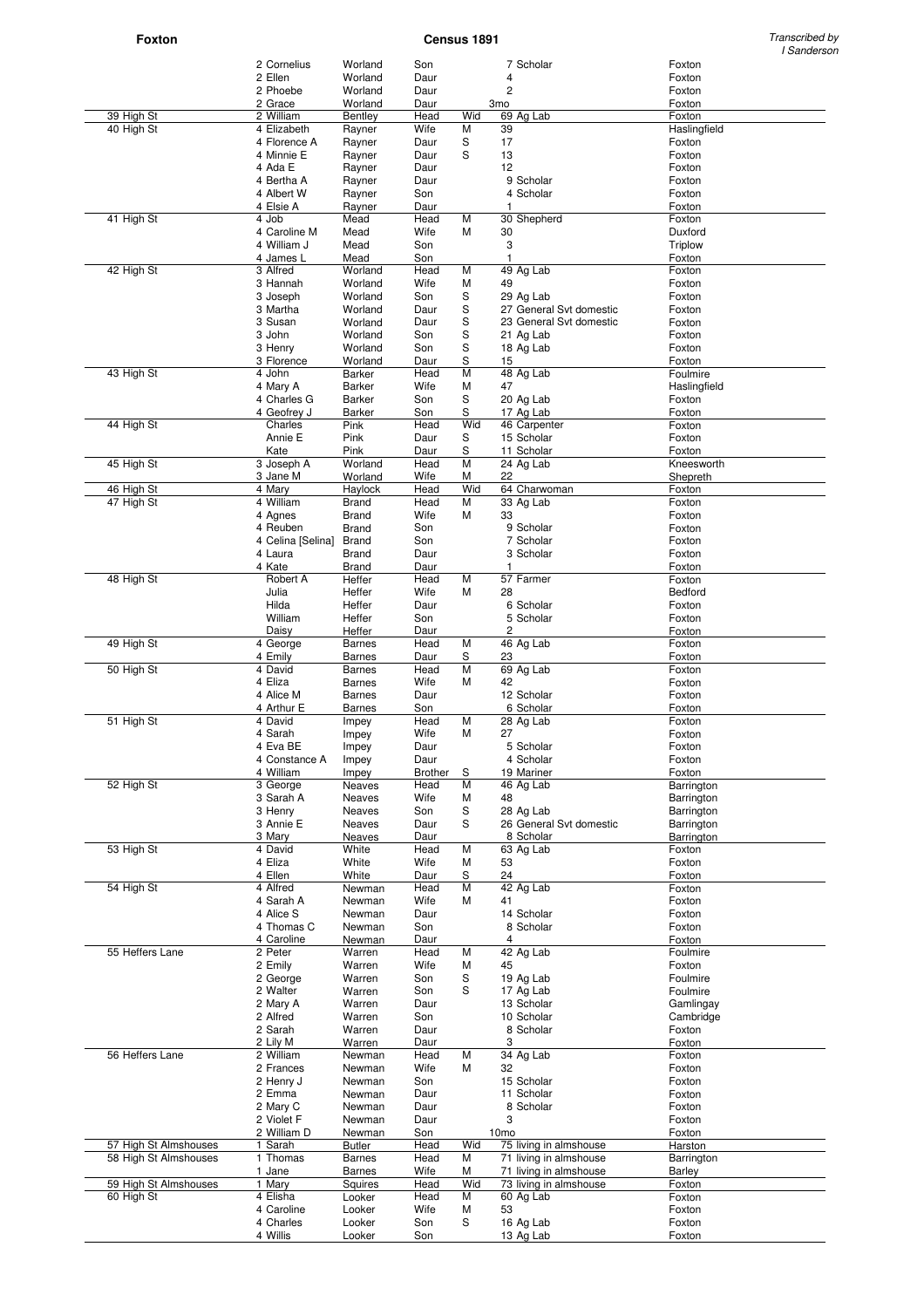**Foxton** Census 1891

Transcribed by<br>I Sanderson

|                     |                           |                  |              |     |                 |                               | <u>Uanuu ja</u>              |
|---------------------|---------------------------|------------------|--------------|-----|-----------------|-------------------------------|------------------------------|
| 61 High St          | 4 William                 | Newman           | Head         | М   |                 | 64 Ag Lab                     | Foxton                       |
|                     | 4 Sarah                   | Newman           | Wife         | М   | 61              |                               | Hull                         |
| 61a                 | Swan                      | Tuck             | Head         | М   |                 | 34 Ag Lab                     | Foxton                       |
|                     | Ellen                     | Tuck             | Wife         | М   | 32              |                               | Foxton                       |
|                     | William                   | <b>Tuck</b>      | Son          |     |                 | 8 Scholar                     | Foxton                       |
|                     | Harry                     | Tuck             | Son          |     |                 | 5 Scholar                     | Foxton                       |
|                     | Sarah                     | Tuck             | Daur         |     | 1               |                               | Foxton                       |
| 62 High St          | Minnie E<br>2 John        | Tuck<br>Star     | Daur<br>Head | M   | 1 <sub>mo</sub> | 35 General Lab                | Foxton<br>Foxton             |
|                     | 2 Emma                    | Star             | Wife         | М   |                 |                               | Foxton                       |
|                     | 2 Albert J                | Star             | Son          |     | 33<br>5         |                               | Foxton                       |
|                     |                           |                  |              |     | 3               |                               |                              |
|                     | 2 Margaret A              | Star             | Daur         | S   | $\mathbf{1}$    |                               | Foxton                       |
| 63 High St          | 2 Grace M                 | Star             | Daur<br>Head | M   |                 | 46 Ag Lab                     | Foxton<br>Foxton             |
|                     | 4 Benjamin<br>4 Frances   | Wright<br>Wright | Wife         | M   | 44              |                               | Foxton                       |
|                     | 4 Emily                   | Wright           | Daur         | S   |                 | 21 General Svt domestic       | Foxton                       |
|                     | 4 Fred                    | Wright           | Son          | S   |                 | 19 Ag Lab                     | Foxton                       |
|                     | 4 Dennis B                | Wright           | Son          | S   |                 | 14 Ag Lab                     | Foxton                       |
|                     | 4 Bob N                   | Wright           | Son          |     |                 | 11 Scholar                    | Foxton                       |
|                     | 4 Ethel M                 | Wright           | Daur         |     |                 | 8 Scholar                     | Foxton                       |
|                     | 4 Ruth M                  | Wright           | Daur         |     |                 | 6 Scholar                     | Foxton                       |
|                     | 4 Mannaseh G              | Wright           | Son          |     | 2               |                               | Foxton                       |
| 64 High St          | 3 Charles                 | Impey            | Head         | M   |                 | 37 Brick layer's lab          | Foxton                       |
|                     | 3 Hannah                  | Impey            | Wife         | М   | 29              |                               | <b>Littlebury Essx</b>       |
|                     | 3 Ethel M                 | Impey            | Daur         |     | 3               |                               | Foxton                       |
|                     | 3 Florence R              | Impey            | Daur         |     | 2               |                               | Foxton                       |
| 65 High St          | 3 Timothy                 | Looker           | Head         | M   |                 | 65 Ag Lab                     | Foxton                       |
|                     | 3 Annie E                 | Looker           | Wife         | М   | 61              |                               | Duxford                      |
|                     | 3 William                 | Looker           | Son          | S   |                 | 18 Militiaman                 | Foxton                       |
|                     | 3 Ernest                  | Looker           | Son          | S   |                 | 17 Ag Lab                     | Foxton                       |
|                     | 3 George                  | Looker           | Son          | S   |                 | 16 Militiaman                 | Foxton                       |
|                     | 3 Florence                | Looker           | grand daur   |     | 3               |                               | <b>Richmond Surrey</b>       |
| 66 High St          | Ann                       | Sear             | Head         | Wid |                 | 69 Grocer                     | <b>Gt Horwood Bucks</b>      |
|                     | <b>RR</b>                 | Gadfrey          | boarder      | м   |                 | 61 retired Draper             | Bluntisham                   |
| 67 High St Vicarage | Henry G                   | Whittington      | Head         | M   |                 | 54 Clergyman in holy orders   | <b>Lichfield Staff</b>       |
|                     | Emily M                   | Whittington      | Wife         | М   | 46              |                               | <b>Hartley Wintney Hants</b> |
|                     | Emily M                   | Whittington      | Daur         | S   | 20              |                               | <b>Shrewsbury Salop</b>      |
|                     | Caroline GM               | Whittington      | Daur         |     | 11              |                               | Foxton                       |
|                     | Alice MD                  | Whittington      | Daur         |     | 10              |                               | Foxton                       |
|                     | Eliza                     | Stallion         | Servant S    |     |                 | 20 Cook domestic servant      | Trumpington                  |
|                     | Ada                       | Sharp            | Servant      | S   |                 | 19 Housemaid domestic servant | Histon                       |
| 68 High St          | 4 William                 | Tuck             | Head         | Wid |                 | 69 Railway Platelayer         | Foxton                       |
|                     | 4 Susan                   | Impey            | Servant      | S   |                 | 38 Housekeeper                | Foxton                       |
| 69 High St          | 4 Frederic                | Drage            | Head         | M   |                 | 33 Farm Baliff                | <b>Therfield Herts</b>       |
|                     | 4 Emily                   | Drage            | Wife         | М   | 33              |                               | Wilbraham                    |
|                     | 4 Bertie                  | Drage            | Son          |     |                 | 7 Scholar                     | <b>Therfield Herts</b>       |
|                     | 4 Arabela M               | Drage            | Daur         |     |                 | 5 Scholar                     | <b>Therfield Herts</b>       |
|                     | 4 Cassy D                 | Drage            | Daur         |     | 1               |                               | Foxton                       |
| 70 High St          | 4 John                    | Tuck             | Head         | M   |                 | 69 Railway Platelayer         | Foxton                       |
|                     | 4 Mary                    | Tuck             | Wife         | М   | 65              |                               | Foxton                       |
|                     | 4 Elizabeth               | Ison             | Servant      | S   |                 | 24 General Svt domestic       | Foxton                       |
| 71 High St          | 3 James                   | Wright           | Head         | М   |                 | 49 Farmer                     | Foxton                       |
|                     | 3 Emma                    | Wright           | Wife         | М   | 49              |                               | Melbourn                     |
|                     | 3 Rose RE                 | Wright           | Daur         | S   | 16              |                               | Foxton                       |
|                     | 3 Ethel A                 | Badcock          | grand daur   |     | 2               |                               | <b>Thornton Yorks</b>        |
| 72 High St          | 3 Alfred                  | Wright           | Head         | М   |                 | 55 Ag Lab                     | Foxton                       |
|                     | 3 Sarah A                 | Wright           | Wife         | М   | 53              |                               | Foxton                       |
|                     | 3 Wallace [Wallis] Wright |                  | Son          | S   |                 | 34 Railway Platelayer         | Foxton                       |
|                     | 3 Charles                 | Wright           | Son          | S   |                 | 20 Ag Lab                     | Foxton                       |
|                     | 3 Walter                  | Wright           | Son          | S   |                 | 18 Ag Lab                     | Foxton                       |
|                     | 3 Annie E                 | Wright           | Daur         | S   | 11              |                               | Foxton                       |
|                     | 3 Gertrude                | Wright           | Daur         | S   |                 | 9 Scholar                     | Foxton                       |
|                     | 3 Sarah                   | Stock            | neice        |     | 11              |                               | Foxton                       |
| 73 High St          | Mary A                    | Hodgson          | Head         | Wid | 82              |                               | Newcastle                    |
|                     | Susan L                   | Corlett          | grand dat S  |     |                 | 29 Schoolmistress             | <b>Ardwick Lancs</b>         |
|                     | Mary P                    | Hodgson          | Daur         | S   |                 | 50 Housekeeper                | Salford                      |
| 74 High St          | William                   | Moore            | Head         | М   |                 | 63 Farmer                     | Grantchester                 |
|                     | Sabina                    | Moore            | Wife         | M   | 54              |                               | Waterbeach                   |
|                     | Ada G                     | Moore            | Daur         | S   | 30              |                               | Foxton                       |
|                     | Elizabeth                 | Gadd             | Servant      | S   |                 | 26 General Svt domestic       | Barrington                   |
| 75 High St          | 4 William                 | Ison             | Head         | М   |                 | 46 Ag Lab                     | Foxton                       |
|                     | 4 Mary                    | Ison             | Wife         | М   | 49              |                               | Foxton                       |
|                     | 4 Charles                 | Ison             | Son          | S   |                 | 25 Ag Lab                     | Foxton                       |
|                     | 4 George                  | Ison             | Son          | S   |                 | 17 Ag Lab                     | Foxton                       |
|                     | 4 Herbert                 | Ison             | Son          |     |                 | 4 Scholar                     | Foxton                       |
|                     | 4 James                   | <b>Barnes</b>    | Lodger       | S   |                 | 44 Ag Lab                     | Foxton                       |
| 76 High St          | 2 Robert                  | Wood             | Head         | М   |                 | 31 Ag Lab                     | Kneesworth                   |
|                     | 2 Susan                   | Wood             | Wife         | м   | 31              |                               | Foxton                       |
|                     | 2 Frank                   | Wood             | Son          |     |                 | 8 Scholar                     | Foxton                       |
|                     | 2 Kate                    | Wood             | Daur         |     |                 | 6 Scholar                     | Foxton                       |
|                     | 2 Henry                   | Wood             | Son          |     | 4               |                               | Foxton                       |
|                     | 2 Florence A              | Wood             | Daur         |     | 2 <sub>mo</sub> |                               | Foxton                       |
| 77 High St          | 2 Joseph                  | Mead             | Head         | М   |                 | 26 Hay carter                 | Foxton                       |
|                     | 2 Sarah                   | Mead             | Wife         | М   | 26              |                               | Foxton                       |
|                     | 2 Frederick               | Mead             | Son          |     | $\mathbf{1}$    |                               | Foxton                       |
| 78 High St          | 3 Charles                 | Worland          | Head         | M   |                 | 56 Ag Lab                     | Foxton                       |
|                     | 3 Frances                 | Worland          | Wife         | M   | 54              |                               | Foxton                       |
|                     | 3 Albert J                | Worland          | Son          | S   |                 | 22 Ag Lab                     | Foxton                       |
|                     | 3 Harry                   | Worland          | Son          | S   |                 | 15 Ag Lab                     | Foxton                       |
|                     | 3 Priscilla               | Worland          | Daur         |     | 12              |                               | Foxton                       |
|                     | 3 William C               | Worland          | Son          |     |                 | 9 Scholar                     | Foxton                       |
|                     | 3 Mary                    | Worland          | Mother       | Wid | 82              |                               | Barley                       |
|                     |                           |                  |              |     |                 |                               |                              |